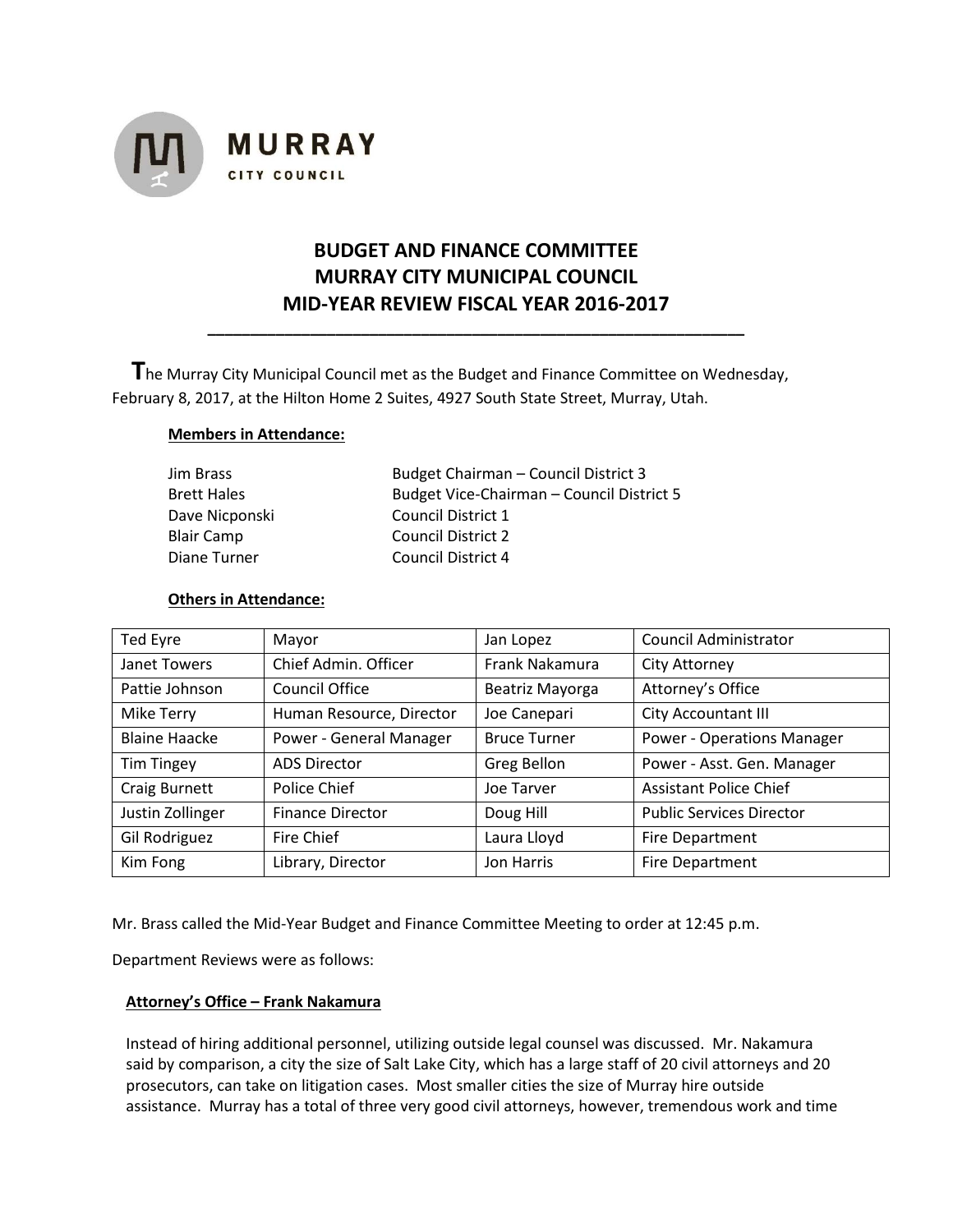is involved in handling litigations. Therefore, by hiring someone with specific expertise, backed by a law firm, as well as, having resources to take on these cases, is of great benefit. Hiring from outside has become the philosophy of the city, especially when there is much at stake. Because of various opinions about hiring outside council, it was important for Mr. Nakamura to address reasons for hiring outside litigators.

To avoid potential damages, a litigator was hired during 2016-1017 for two settlement cases involving police. One was a civil rights case, the other, a vehicle incident.

Given the importance and risk related to current downtown development discussions, Jody Burnett, with premier expertise in land use was hired. Having helped in the past with negotiating downtown development agreements, he worked with developers on RDA projects and assisted in the eminent domain process.

Jones Waldo was utilized for litigation. This year, hiring outside expertise was necessary for unique situations related to water and power issues, which was the case in attaining an air permit for gas turbines and for maintaining water rights.

Mr. Zollinger agreed, rather than adding staff to the department, better value is gained for the money spent when hiring a specialist for specific types of land use litigations. It's a variable cost and litigators are usually paid hourly. Mr. Hales felt it was good protection for the city.

# *Retained Risk*

On page 65, line item *Professional Services,* which handles claims for police, fire, power, storm and waste water, reflected attorney fees of \$68,875 and liability claims of \$57,272, primarily for the two police cases. Mr. Zollinger noted the account was under budget. Mr. Nakamura said all other claims were down. It was noted that Libby Lowther had been a great help in assisting Jordan Knight with the Risk Program, adjusting liability claims.

## *City Attorney/Prosecution*

Ms. Mayorga reported an overall flat budget for the city attorney and prosecutors' office on page 11. She noted an increase for excessive Liability Insurance, under *Retained Risks.* 

Ms. Turner asked if there were any other litigation issues. Mr. Nakamura said there were none of great concern. Mr. Brass inquired about an issue on east Vine Street regarding Adam Nash and a fire at Three Fountains. Mr. Nakamura stated he was fine with the case and it would be defended.

Mr. Nicponski asked what the total combined budget was for city attorney's office. Mr. Zollinger stated it was \$925,000, which included both prosecution and civil sides.

## **Library – Kim Fong**

The library board decided to decrease fines on overdue DVDs. Now aligned with other city libraries, patrons will be charged \$.50 per day. Mr. Zollinger referred to the *Library Fund* revenue, on page 29 where 85% of the budget was already accounted for. The majority of the library revenue comes when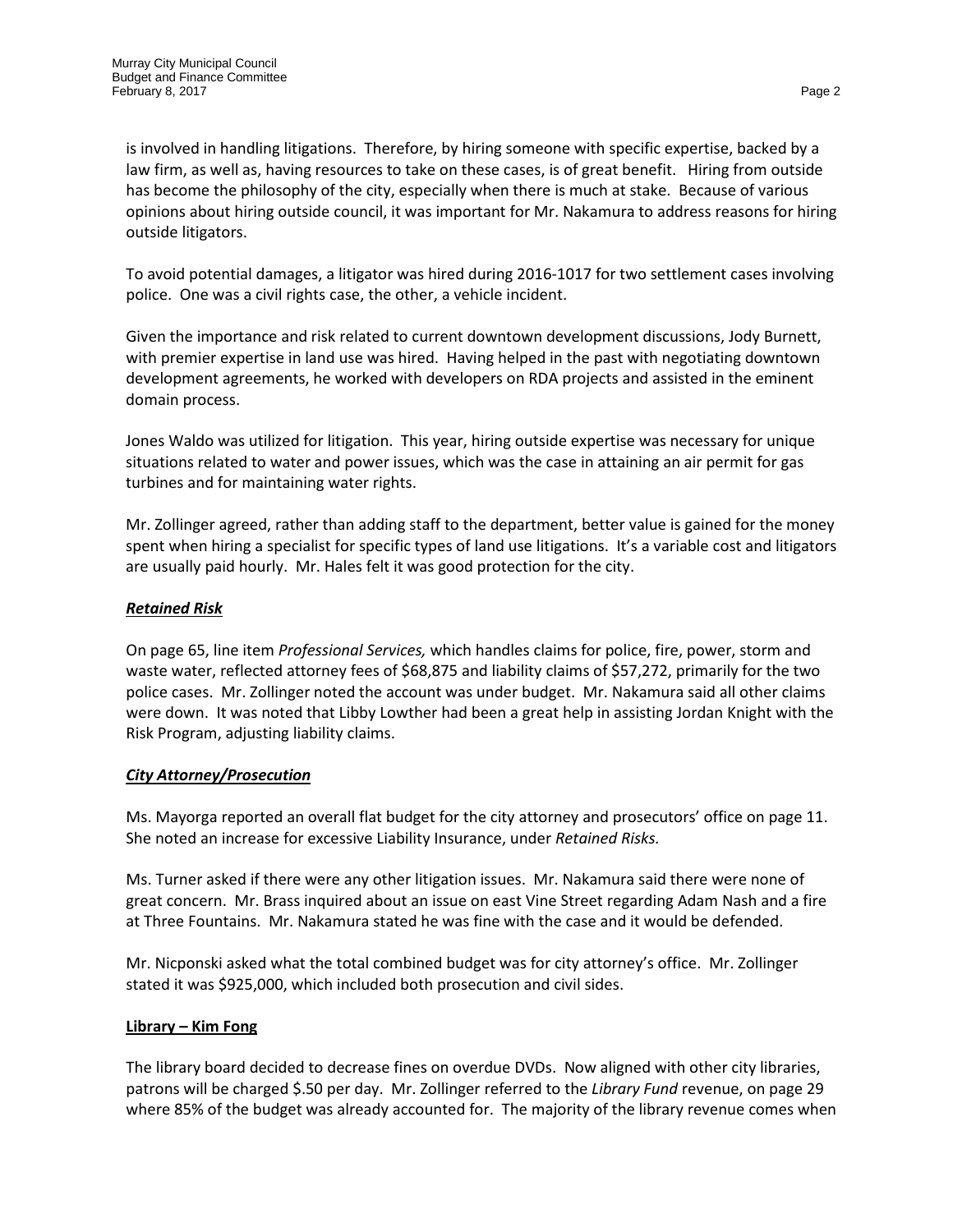property taxes are received during November and December. *Fines* are a miniscule part of the library budget, along with motor vehicle fees, however, the library functions essentially on property taxes.

Ms. Fong showed concern about the future and covering costs for any slight extra expenditure at the rate property taxes are applied. If a major problem should occur, the expenditure most likely would not be met because the library is barely making ends meet at the moment.

Mr. Zollinger added with this year's health insurance renewals increasing by only 3%, it was a win, when compared to prior renewals which had been as high as 8%.

Mr. Brass affirmed the majority of library revenue was essentially provided by property tax and the only way to get more revenue, was to increase the tax rates; he asked if this had been considered. Ms. Fong stated discussions occurred, however, the decision was made to defer while the possibility of constructing a new library was underway. However, in order to put money aside for the new building, the possibly of a property tax increase this year was an idea. Currently, the Murray library has a significantly lower tax rate, at .00042% compared with two other library systems in the valley who receive twice as much, which is a .0008% tax rate.

Mr. Brass stated once costs were determined, forming a campaign would be important to help residents who enjoy the library understand the desperate financial needs. Coming up with a plan would be similar to the situation in 2006 when an increase occurred. Which meant it had been 10 years since the last property tax increase.

Mr. Zollinger explained Ms. Fong had done a great deal to free up the budget, for instance, paying off a loan and rearranging personnel. However, the library is fully funded by property taxes and the city is almost built out with limited new growth. At some point, something must be done rather than choosing to buy fewer books.

Ms. Turner and Ms. Fong agreed a property tax increase was imperative in order to keep the library up and running. Looking at the big picture, the current percentage the library receives is very small. Estimates for an increase from .0004% up to .0006%, were noted, which was approximately \$20 per year on a \$250,000 home.

Ms. Fong said the age of the building itself should be addressed as a big concern also. Although it is well maintained, definite improvements should be made and the current budget does not allow for them. For example, restrooms are unpleasant, roof leaks have been repaired, old air conditioning units and heat systems are concerning. The hope of becoming part of the new Murray City Center District (MCCD), having the city bond for a new building, raising property taxes and allowing the library to pay the city back would be an ideal solution. It was also noted the lot the library is sitting on is not owned by the city.

Mr. Brass felt moving away from 5300 South and the Hillcrest Junior High School would be very beneficial. Traffic issues have become a concern for patrons, children and families coming and going near a dangerously busy road and intersection area.

Ms. Turner ask the cost of a new library. Ms. Fong believed the cost was close to \$10 million for a significantly larger facility. She believed with current limited space and the number of patrons visiting,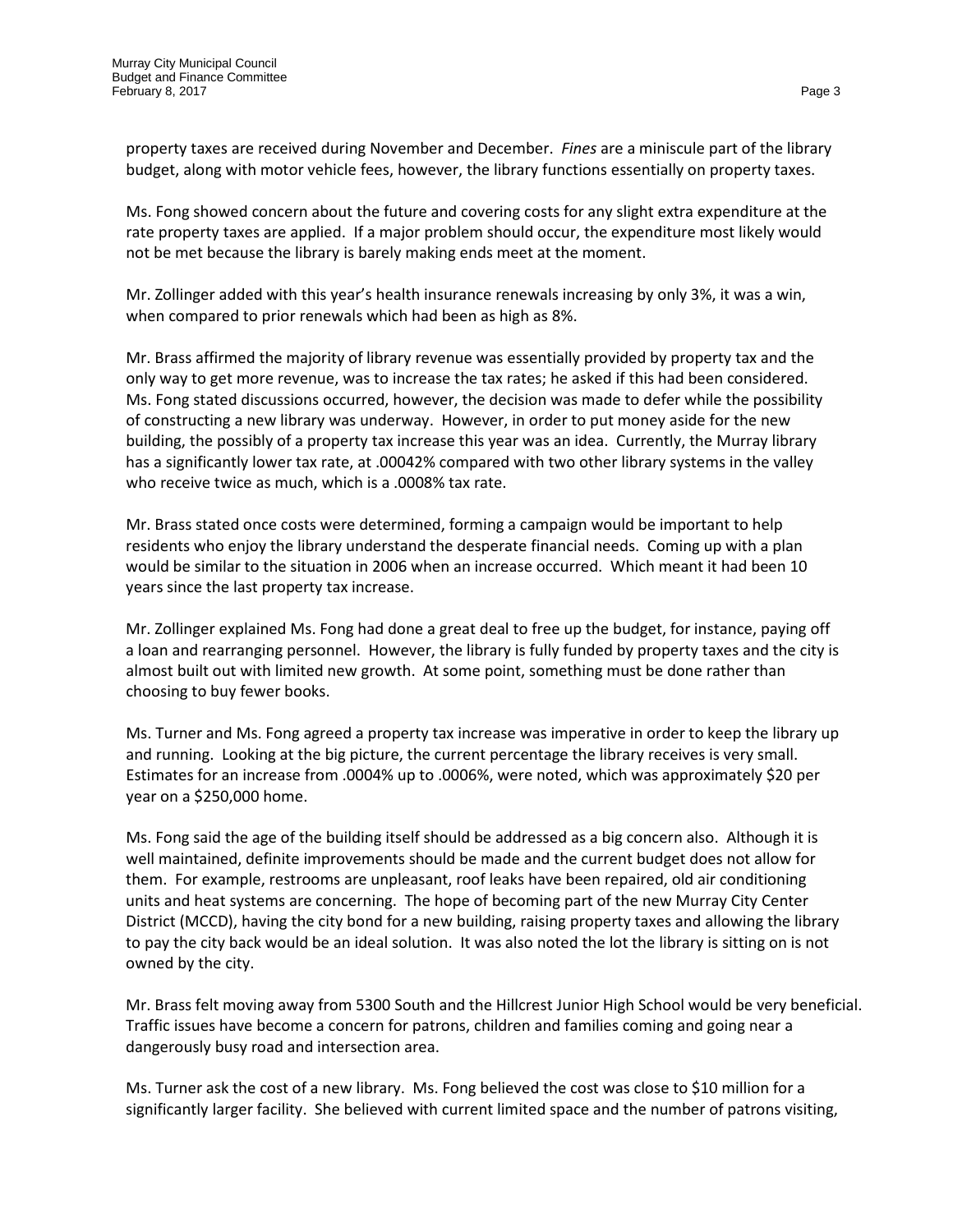a larger library was vital. Because community needs and library programs are competing for space, having areas for both is important.

Mr. Zollinger stated there are plans to add more meeting space to the city hall and noted the Armory was a possible future location for community events as well.

#### **Fire Department – Chief Gil Rodriguez**

See page 15 and note the overall budget is balanced, however the biggest frustration in the department is *overtime*. A flat budget is typically estimated if overtime is not extreme. Therefore, the budget was slightly over due to two employees who had been absent. One has been out since late October of 2016 and it was unforeseeable as to when the officer would return. The other was out with an injury for yet another month.

Mr. Zollinger noted the general budget for *payroll* was approximately 58% and anything above that would create an overage.

The *travel and training* budget would need an increase due to a greater need for training. Conferences for Fire Rescue International (FRI) in San Antonio, Texas and other medical seminars in St. George are needed. Another medical conference was attended with grant funds, however, an increase would be beneficial for these types of conferences.

Funding for the Salt Lake Valley Emergency Communications Center (*VECC*) was paid for up front for the year.

Chief Rodriquez said the department is busier than ever before with call volume up over 10% from last year. In addition, last month overall calls increased another 15%.

Fires are typically outside of Murray and the majority of calls are predominantly medical related, which effects Station #81 the most. It is hard to estimate whether this increase will continue with each year. The possibility of adding an additional ambulance to meet the demand is realistic and should be considered. When looking to the future and the construction of a new fire station accommodating an additional ambulance would help with current demand.

It was noted that Station #84 is in a good location and would remain the Battalion Chief Station, which could house an additional ambulance, however, station #81 remains the busiest fire station where the need is greater.

Mr. Zollinger added, with greater medical calls, comes additional compensation providing an increase to ambulance revenue. Chief Rodriguez agreed additional costs, such as manpower, were covered due to the increased calls and the department had sustained itself very well.

The *maintenance budget* was tight this year due to an increase in repairs for things such as furnace and water heater maintenance, at all four stations. Mr. Camp added the fire department personnel conducted a lot of helpful maintenance, which helped the city's budget in a positive way.

Chief Rodriquez said looking back during the construction of Station #84, it was not long before the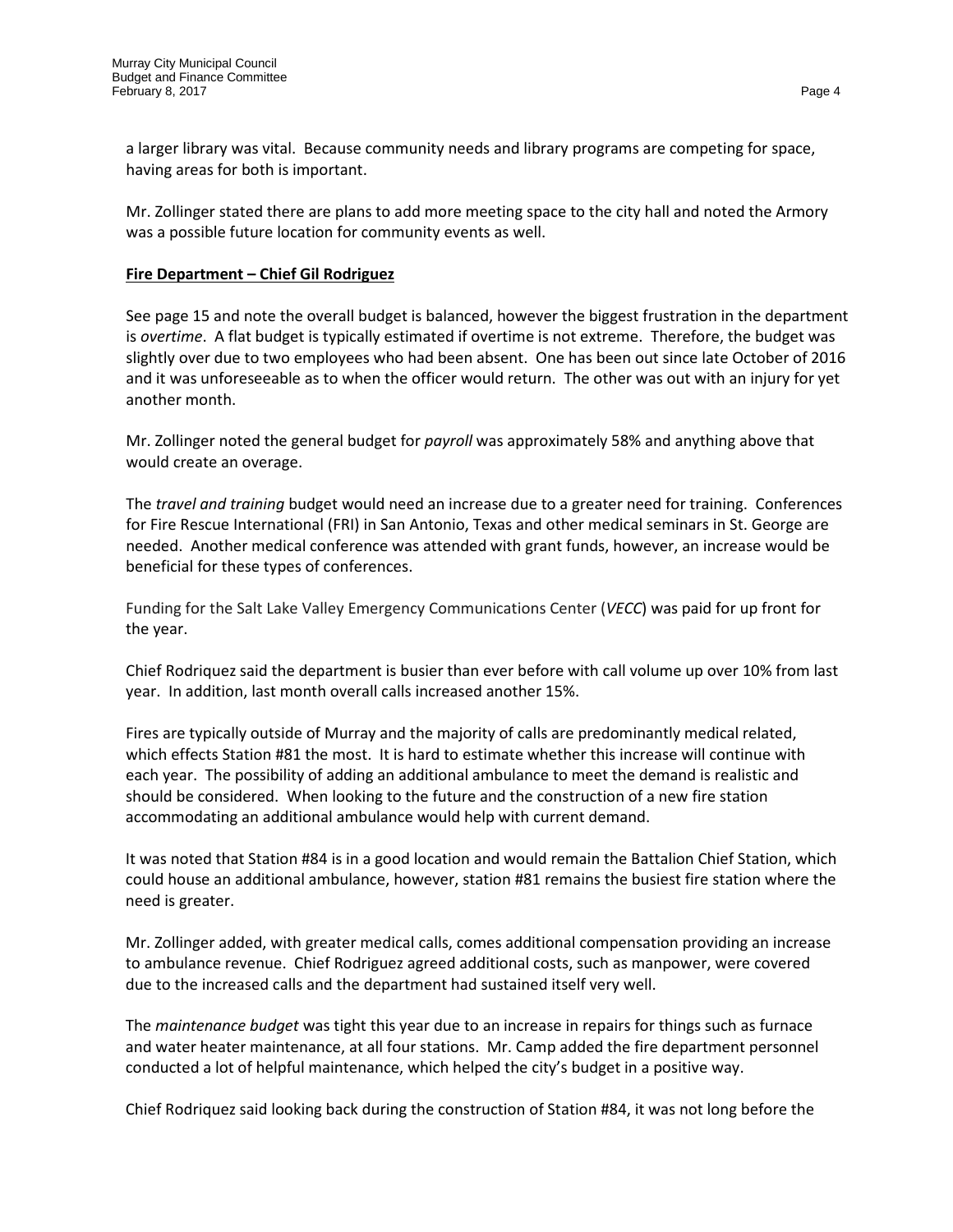need for a bigger station was realized. He would hate to see this happen again when the goal was to provide a new, efficient, main fire station that would last well into the future.

Mr. Camp confirmed Station #84 was found to be too small even before it was completed. Considerations for the new fire station are ongoing related to cost per square foot and actual projections, and an additional \$500,000 for LEED (Leadership in Energy and Environmental Design) Construction. Architectural plans are still in the preliminary stages.

Mr. Nicponski asked if a bond would be needed to build the new fire station. Mr. Zollinger reported \$4 million had been set aside for its construction, however, Chief Rodriquez was informed the projected amount might be low and bonding for additional funds could be necessary.

Mayor Eyre asked since the billing change to Gold Cross Services what the increase was in ambulance billing. Mr. Rodriguez explained there was a catch up period and new totals would be available July 1, 2017. The Chief felt Gold Cross did a very good job, had better communication and was very aggressive in getting bills out quickly.

Mr. Zollinger pointed out the year to date revenue and public safety totals in the General Fund. Compared to the prior year, which was \$643,270 revenue, versus \$999,172, in the current year. It was clear that a huge increase was seen, not only because of increased medical call volume of 15%, but also due to the new effective billing Gold Cross provided.

## **Police Department – Chief Craig Burnett**

Chief Burnett addressed the last 12 months and the loss of 8 police officers in the near future. Five would retire, two officers moved to Seattle and one decided to leave law enforcement altogether. One retiring officer would leave in March, another in April and the rest later in the year. The department has seen a high turnover rate in the last few years, along with growth and change. There are 26 officers with less than five years of service and 39 officers with less than 10 years' experience.

The *uniform allowance* fund was concerning due to high turnover rates. The tendency has been to exceed the allowance and currently 70% of the budget has been spent. Officers are given a purchasing card with a limit of \$1,000. Problems have been discovered in getting receipts to the financing department for timely processing. An alternative option for providing uniforms is being considered for the future.

Chief Burnett felt *overtime* totals reflected in the General Fund were not accurate totals for a 6 month period in his department. With high turnover rates, which required constant hiring and training, sick pay coverage and two officers on extended light duty, due to surgery, he felt it needed reevaluating. Mr. Zollinger agreed and noted an erroneous code and would look into recalculations.

*Part-time employee pay* was over on budget due to a part time employee who became full-time. The part-time account was specifically designed for positions of 10 hours per week. The change in hours would be noted for future calculations.

The *vehicle maintenance* budget was high for this time of year due to an unfortunate number of accidents, where 75% of the budget had been spent. Both hit and run accidents and city fault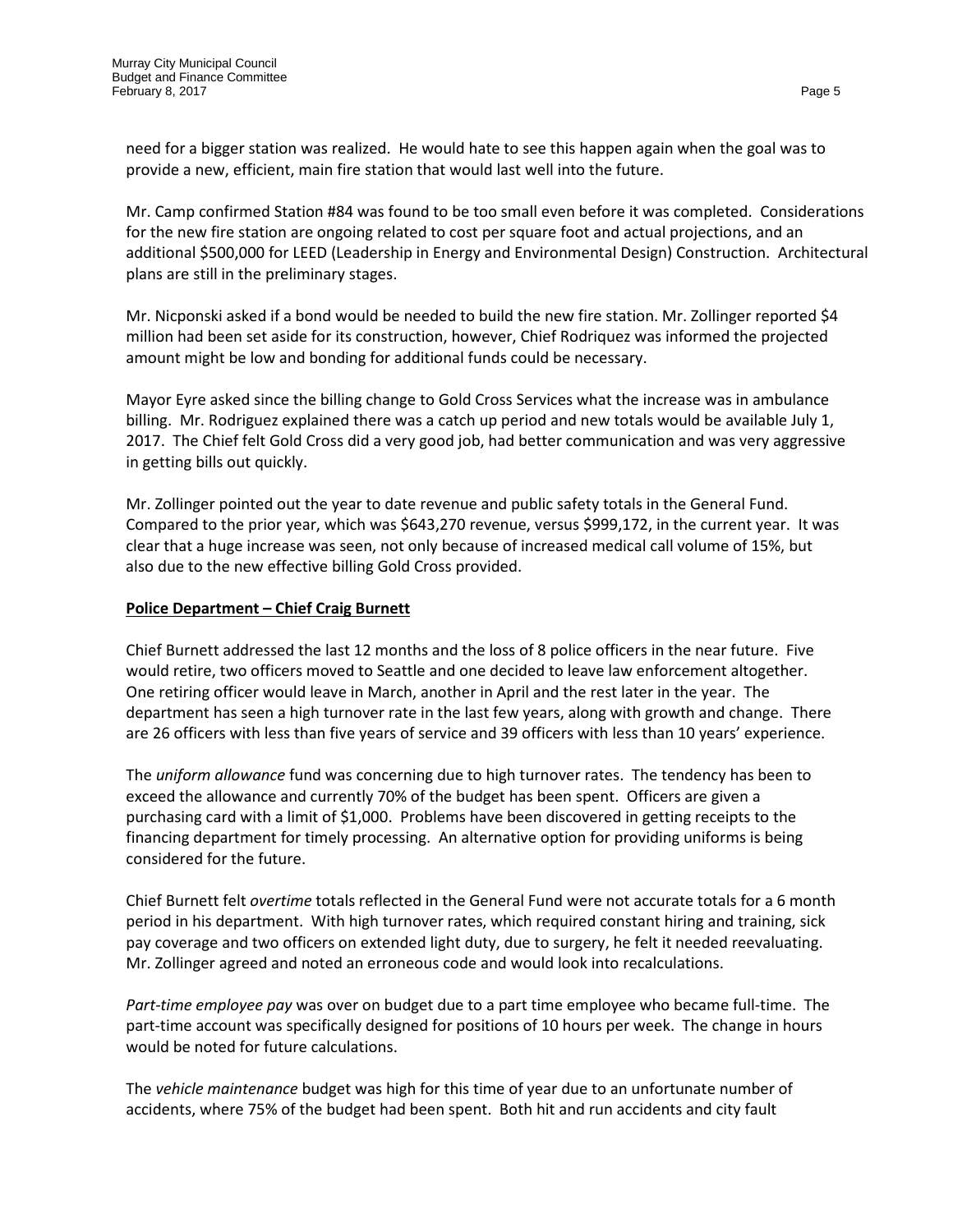accidents have occurred resulting in unexpected repair costs.

The fleet had not always been in good shape over years past, but currently is new enough and in good shape, overall. Chief Burnett said it had been four years since 24 new vehicles were purchased and beginning next year, cars would be ready for rotation. He appreciated the 12 vehicles per year allowance, which was beneficial in rotation, however, this particular group of 24 cars would exhaust that allowance quickly. Therefore, he was concerned about the *vehicle maintenance* account being depleted quickly this far into the year because cars would need repair more often, as well as, over the next several years, since purchasing 24 replacement vehicles all at once was not possible.

Mr. Camp asked if the *equipment maintenance* account was utilized for office administration equipment only, such as, cameras, recording and computers. Chief Burnett said yes and explained the hope was to better document spending from the correct account. Since the new system started, accounts have been renamed and many transactions had been incorrectly recorded. They are currently working to reorganize the accounts to create more accurate totals.

The *professional and medical services* account was also depleted due the high turnover rate. The account is used for new hires needing physicals and psychological testing.

Mr. Hales asked if \$1,000 was sufficient for *uniform allowance.* Chief Burnett, said the amount should be adequate for general uniform needs. If spending was done quickly it was because purchases were made for wants, not needs. The \$1,000 was enough to purchase two or three brand new uniforms every year, including boots and frequent cleanings. He felt the allowance was generous but not excessive.

Mrs. Turner inquired about *VECC* totals. Mr. Zollinger explained an encumbrance was created in order to reserve funds for that particular expense. The bill was paid up front, liquidating the encumbrance, therefore, the account reflects 150% spending. The revised budget was correct reflecting another item that would be adjusted during reorganizing of accounts.

Mrs. Turner inquired about *alcohol money*. The funds have been utilized exclusively for years to purchase body and vehicle dashboard cameras and comes from taxes on beer purchases. This is considered grant money.

Mr. Camp inquired about the *training center supplies* account used for ammunition, targets and supplies. Chief Burnett noted it was depleted. Mr. Camp inquired about the *maintenance account* for the training center and issues regarding the age of the facility. Chief Burnett said the facility is not in bad shape considering the great number of agencies paying to use it. Funds generated go back into the General Fund. He noted replacement of the carpet might be needed due to high foot traffic.

Ms. Turner asked about Taser guns and whether there were enough of them. Chief Burnett stated there was a sufficient number and added the hope was to increase the firearm maintenance budget next year, in an effort to avoid the high cost of replacing Tasers all at once. By purchasing a few at a time, older guns are replaced on a yearly cycle. The *Taser replacement* account also included rifle and hand gun replacement.

Patrol long-rifles are 10 years old and a Capital Improvement Plan (CIP) would be considered for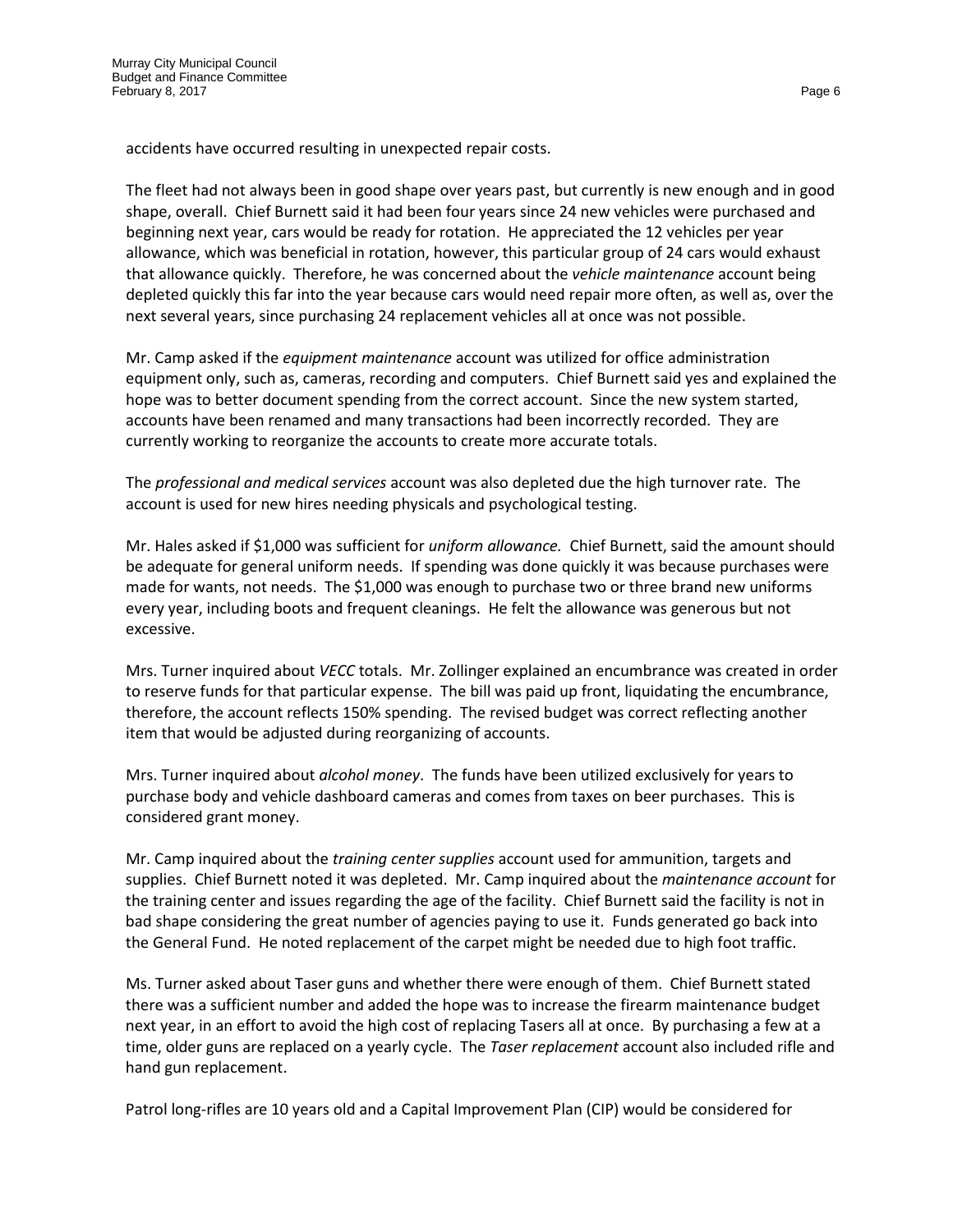replacing them. The estimated cost is \$77,000 to replace all rifles, however, trade-in values could reduce the estimated cost by one third. Ten to twelve years is not considered outdated, although, officers qualify with rifles resulting in excessive rounds. Guns are also more frequently used by SWAT team members and are rotated faster.

Mr. Hales extended his great appreciation for the Murray Police Department and noted a very positive appeal over the years, since the change of command with Chief Burnett and Joe Tarver. He said constituents have also conveyed great approval. The council agreed, the Chief was doing a great job with public relations and community policing has changed with Mr. Burnett as Chief.

Mayor Eyre asked if the *K-9 program* was up and running. The Chief said the program was doing well and the officer working with the dog was fantastic. The program was taken to the Citizens Academy and the Chamber of Commerce last Friday. Plans are proceeding for the purchase of a much needed \$900 bullet proof dog vest. State certification was currently underway at station #83, where K-9 officers from all over the state were conducting drug certification. The Chief believed the program was well worth having and attaining a second dog to join the program would be ideal and best for the new K-9 who just joined the department. He would enjoy bringing the whole team in to meet the city council because he was so grateful to have the program.

## **Power Department – Blaine Haacke**

On page 47 the *Power Fund* revenue reflected 62%-63% used, which was slightly ahead of the anticipated 58% projected. Mr. Haacke stated the explanation for being ahead was kilowatt hour (kWh) sales are seasonal. Most usage occurs in July, August and September, and less in April, May and June. Therefore, this time of the year, the budget is frequently over 58%.

*Work orders*, page 49 miscellaneous, was up with 190% of the budget used. This is due to more work from contractors, such as, the new IMC Transition Center and Fashion Place Mall. The mall project would be completed on March 17, 2017.

Mr. Nicponski asked the difference between small and large commercial projects. Mr. Haacke stated if a customer is utilizing over 35kW in one month, the project is noted as a large commercial project, requiring a different rate. Costco Warehouse is an example large a commercial project, and Joe's Barber Shop is classified as a small commercial project. Residential projects do not have the demands of either. Large commercial customers are only 4% of the meter, but utilizing 50% of the total energy. That is 50 customers using 50% of the energy in the city. So, we cater to the large commercial customers because they use a great deal of energy. The top three large commercial customers in the city are, the school district, Murray City and the Intermountain Medical Center.

Mr. Bellon said Munis Software is now the inventory package for the power department and the process of reorganizing accounts is still underway. It was mentioned that some of the budget totals for revenue and spending were off and adjustments would be made accordingly.

Mr. Haacke said the power department is debt free. Some yearly expenses had already been expended in full, such as, SCADA (page 50) which was \$22,000 for substation supervisory consulting needs, Public Power Week held in September of 2016, and the Salt Lake County Street Light Program.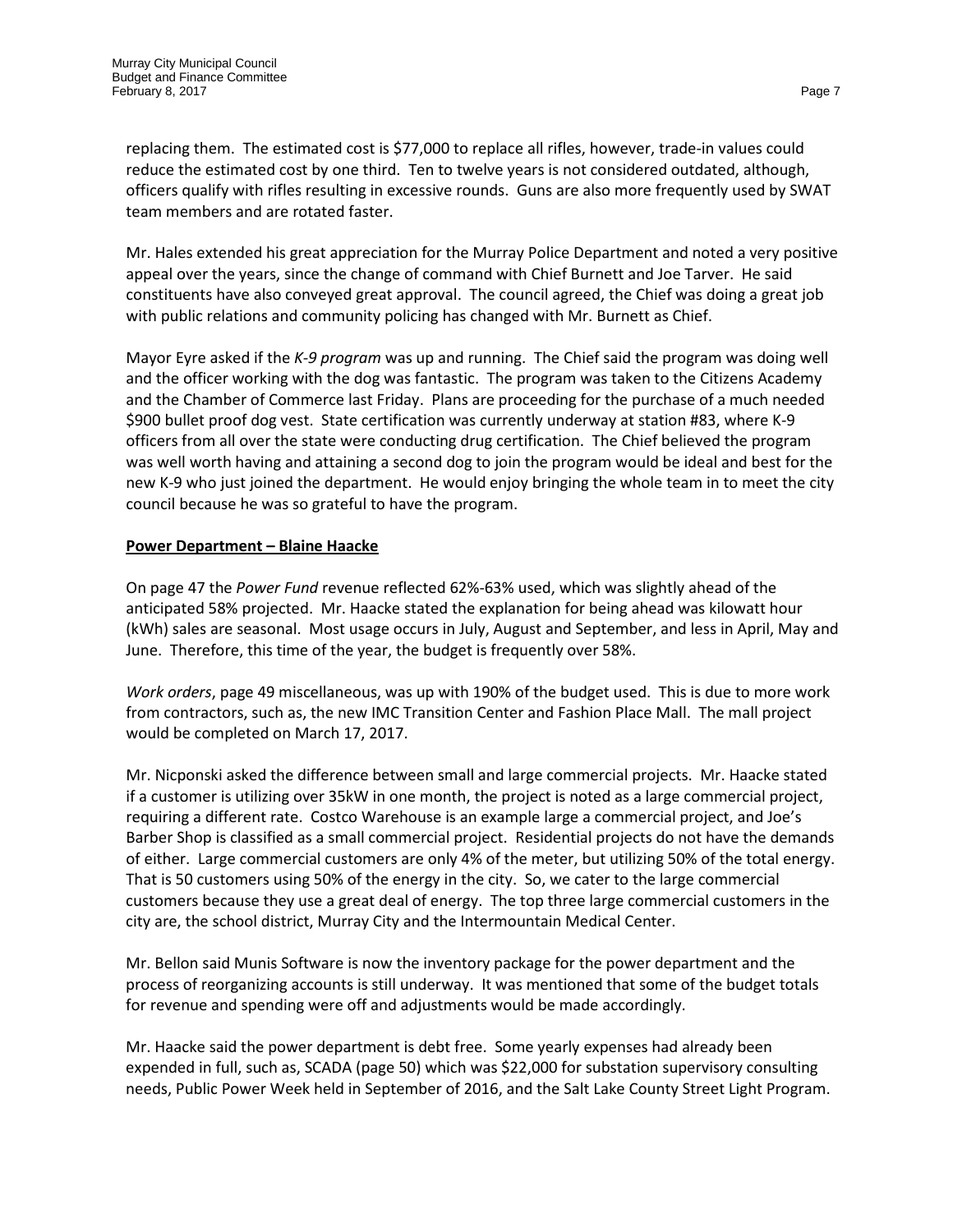The *travel and training* budget is flat, however, arborist training was further pursued and several employees were sent to an arborist school. Mr. Turner is supervising, tree trimmers who are excited about getting better training, in pesticide application, shaping and customer relations. During the last big storm when many trees were broken, city arborists went beyond the call of duty in the cleanup.

*Power resources,* listed on page 51, was described as the bread and butter of the power department. Resources are purchased, then scheduled through the Utah Associated Municipal Power Systems (UAMPS) organization.

Mr. Bellon explained, to Murray's benefit, the city receives 30% of its energy from the Colorado River Storage Project (CRSP), which is federal power from the Glen Canyon Dam. Recently, the Murray Power Department opted out of the CRSP project through UAMPS to avoid fees. Purchases are made from Western Regional Power (WRP) because Murray can organize its own scheduling. Although prices vary, this month prices were \$26 on peak and \$22 off peak. The new resource would now provide more flexibility in scheduling and saved approximately \$364,000 last year. Normally the city would have purchased the power either from UAMPS or from other resources. Pulling WRP into the Murray resource pool has been a great decision with dispatch availability 24 hours a day, seven days a week. Loads are carefully monitored and the current result was power purchased for \$27 versus \$50 to \$60 on the market.

The *Trans Jordan Landfill* account was slightly higher at 59% but the generation has increased. Engines are burning at maximum providing more gas. Production expectations were 4.2 megawatts (MW) and the results have been 4.5MW. Any energy produced, the city buys for \$62 per MW, which is more expensive, and however, 70% is resold to Truckee/Donner. It is considered a valuable resource. A \$70 green resource would be replaced with a \$25 purchase from WRP and was also considered a green resource.

*Natural gas turbines* account had a budget of \$600,000, however, only \$80,000 worth of gas was generated. The resource is not used as much in July, August or September due to lower market prices. The city can generate power for \$45MWh or purchase it for \$25MWh.

On page 52 note, the *Debt Service Bond*, reflected a balance of zero. One year ago, the balance was \$8.3 million. Reserves remain at \$12.5 million and the *General Fund* transfer was noted at \$1.379 million half way through the year.

Mayor Eyre stated when bearing in mind, CRSP, the Salt Lake landfill, the Trans Jordan landfill, and natural gas turbines all together, wouldn't green power be above or close to 60%. Mr. Haacke agreed it was very close to 55%-60% green power, although the government does not consider the large hydro a renewable green resource.

Mayor Eyre asked about pole attachment fees and wondered if contracts were billed monthly or yearly for connection fees. Mr. Haacke said contracts were billed twice per year. Comcast, Qwest, and First Digital are a few who attach to city poles. Recently a request was made for an antenna to be placed at the top of a pole, above transmission lines, in order to achieve the highest point of transmission. With help from the attorneys' office, the city would like to deny the request, because the preference is not to allow connections above Murray's own lines.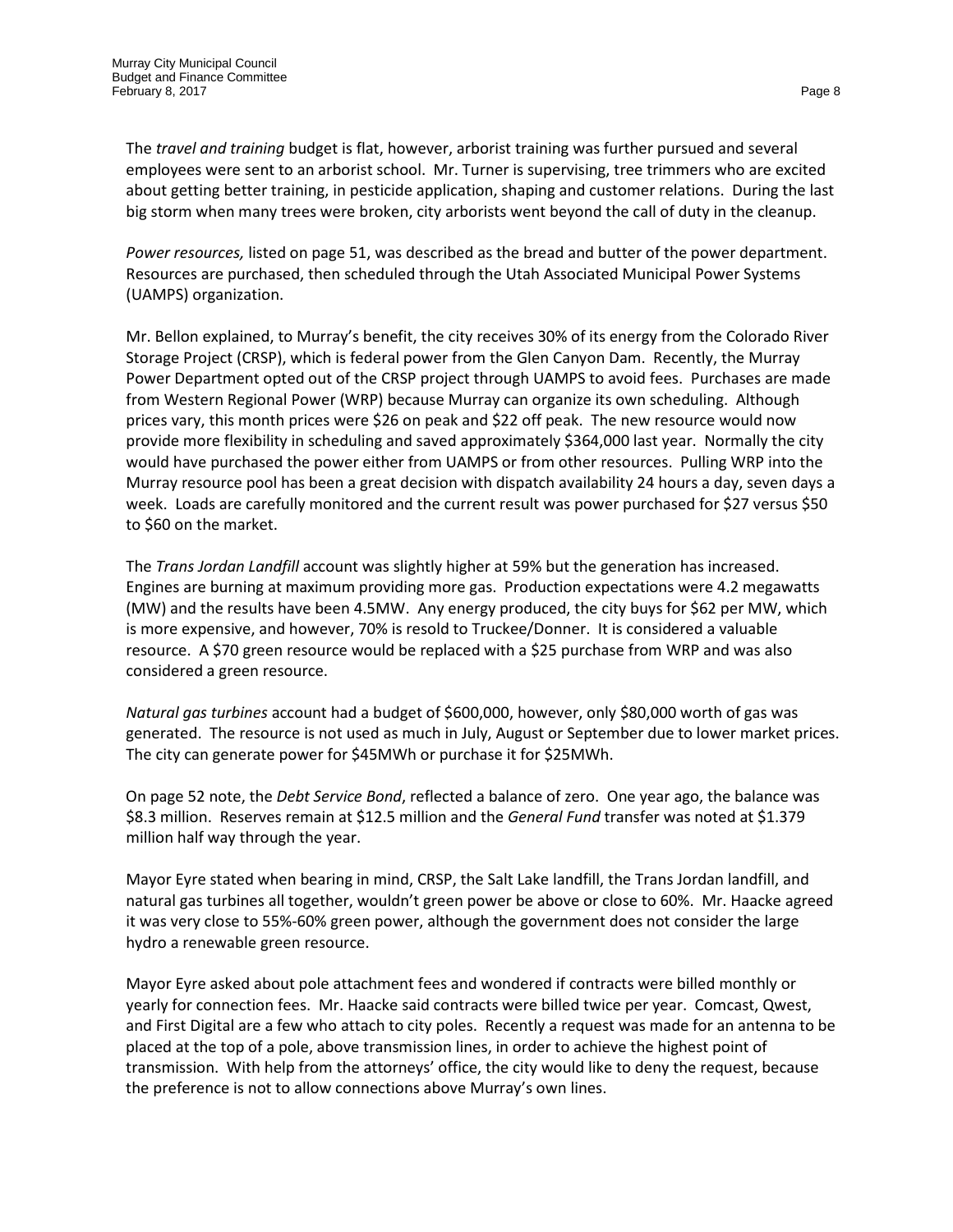## **Public Services – Doug Hill**

All of the operating budgets within Public Services are fine with no concerns. Mr. Zollinger added with the heavy winter storms, *snow removal* affected *overtime* and the budget was increased in order to accommodate later hours into the night. Mr. Hill said the overtime allowance was almost depleted in the *streets account* and he will monitor it over the next two months. The council commended the great job city wide in snow removal.

An update was provided for *Public Works* capital projects in each division:

*Streets* - An overlay will take place in the spring on 6100 South, north of Fashion Place Mall. Funds remain for roads in the Wesley area, however, Lori Way would be delayed. An overlay is still scheduled for Murray Parkway Avenue. Class C road projects in the spring include: McHenry Street and Sanford Street, south of 5900 South.

Mr. Camp noted 5900 South sidewalks and ask if they would be finished in the spring. Mr. Hill said temporary asphalt would be replaced in the spring, as well as, restriping the road.

*Engineering* – All projects are completed. The Fireclay traffic signal installation, which was completed with RDA funds, is up and successful. Two radar speed signs have been put in place, one at Green Oaks and the other on 5290 South. Bridge deck repairs, according to a state inspections list, are complete.

*Facilities* – The property on 500 West would need roof repairs in the spring and funding is available. Last week the original 20 year old generator, owned by the previous tenant Dick Simon Trucking, stopped working. The concern was urgent because the generator is needed during an emergency. The supervisory control and data acquisition (SCADA) system, with generator backup is utilized for keeping waste and storm water moving. Maintaining uninterrupted services is imperative and authorization has been given for Mr. Hill to purchase a replacement generator to be installed as soon as possible. Mr. Zollinger would provide a budget opening in March and said reserves were available for the purchase. The council was in favor.

*Class C Projects* – The project on 1300 East which began two years ago, has remaining funds of \$500,000 and will be utilized for signal improvements including a signal for the new canal trail. There is an agreement with Salt Lake City, in principal, and designs need to be sent. Plans to walk the trail with Salt Lake City officials and the Murray design consultant are underway, where preliminary details of the trail design will be reviewed. Once attached to the agreement, the concept will be presented to the city council for approval of an Interlocal Agreement. A public meeting will be held after designs are completed, tentatively in early March, due to a number of residents along the canal opposing the project. Some have shown hostility towards the trail construction. Concerns will be addressed and a public relations firm has been hired to assist. A major consideration about changing the fencing is a great possibility. The hope is to have positive comments and communication and resolve valid concerns for those living along the trail.

Mr. Brass reminded the group about the great resistance residents had concerning the nature center along the Jordan Parkway Trail. Fear of the unknown was apparent, however, now the center is valued as a very nice amenity by nearby residents. Determining fears of concerned residents would be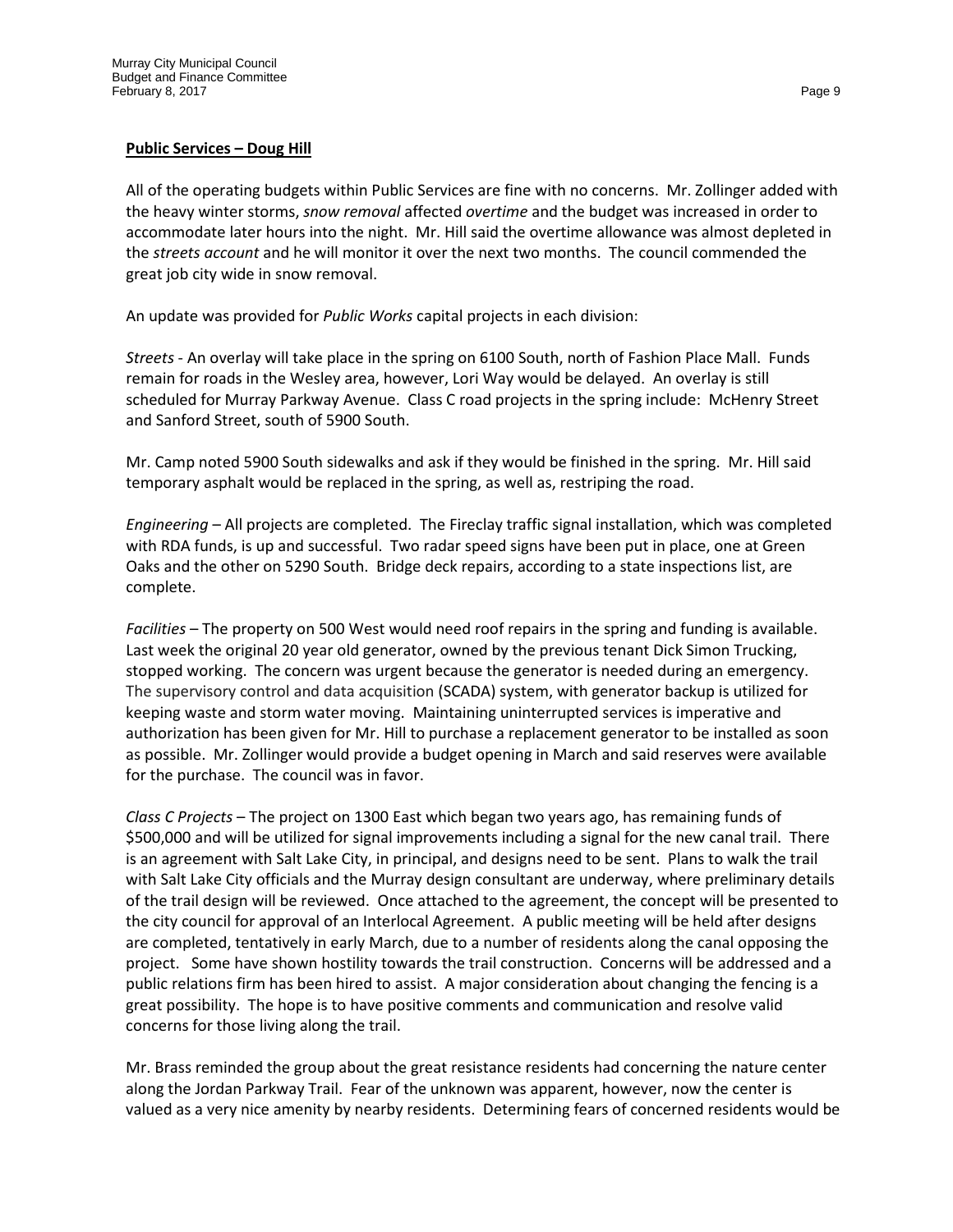helpful and mitigation could alleviate valid concerns. Ms. Turner felt it would be a great improvement due to the fact that people are walking the trial all the time as it is. Mayor Eyre stated after walking the trail, a hybrid or paved trail was discussed, allowing Salt Lake City to have good access for conducting maintenance. He wondered if the final design was the hybrid type trail. Mr. Hill confirmed plans for a 12 foot wide trail, however, he would learn more during the scheduled walk through and a hybrid trial consisting of crushed gravel could be an option. Assuming Salt Lake City would not need to dredge the canal every two or three years, which could destroy the trail, a paved trail should be sufficient which would be a better solution for all trail users, as well as, for easy maintenance.

*Sidewalks* - Funds of \$100,000 are available for sidewalks repairs. The list is extensive and repairs would begin this spring.

## **Parks and Recreation – Doug Hill**

The operating budget was fine overall and Mr. Hill provided the following information:

*Park Center* – Besides Silver Sneakers, the Park Center is now a Silver & Fit facility, which took a couple of months to complete and provides a Medicare insurance option. The insurance companies pay the Park Center directly for memberships and is very popular among the senior population.

*Fee changes* at the Park Center and outdoor swimming pool would be coming to the council for approval in March. After discussions with the mayor, the park board and Mr. Zollinger a final ordinance would be planned, with a goal to simplify and unify pricing.

*Willow Pond Park* - The pond is stocked several times a year by the state with funding from Murray City. Mr. Nicponski asked if there had been any disruption in stocking the pond. Mr. Hill reported funding issues occurred two years ago at the state level, which may have disrupted the schedule lowering the number of fish placed in the pond. After complaints about not catching fish, additional funding was provided and the program is back on track. Warm water fish, such as blue gill are typically stocked with catfish in the summer time and trout during fall and winter months.

Mr. Hill provided updates for *Parks and Recreation* capital projects:

*Murray Park Amphitheater* – The contractor has worked through winter months and theater construction is on schedule to reopen in June allowing for summer events. Other parks and recreation projects were postponed in order to fund the outdoor theater renovation. The city has received \$175,000 in grants for the project. If each grant request is approved the total grant funding could be \$400,000. Without change orders on the amphitheater, other capital projects would be reinstated, including a UV Filter for the outdoor swimming pool, a niche at the cemetery and an outdoor exercise area in Murray Park, as well as, funding for the canal trail.

Mr. Camp asked if the request for \$150,000 was likely from the state. Mr. Hill is hopeful considering the number of representatives pushing for the request.

Mr. Hill said the pickle ball project, which was scheduled to open last fall, had become a struggle due to the contractor experiencing financial problems. The hope is to open in early spring, although, work continues at a very slow rate and the exact completion date is not known.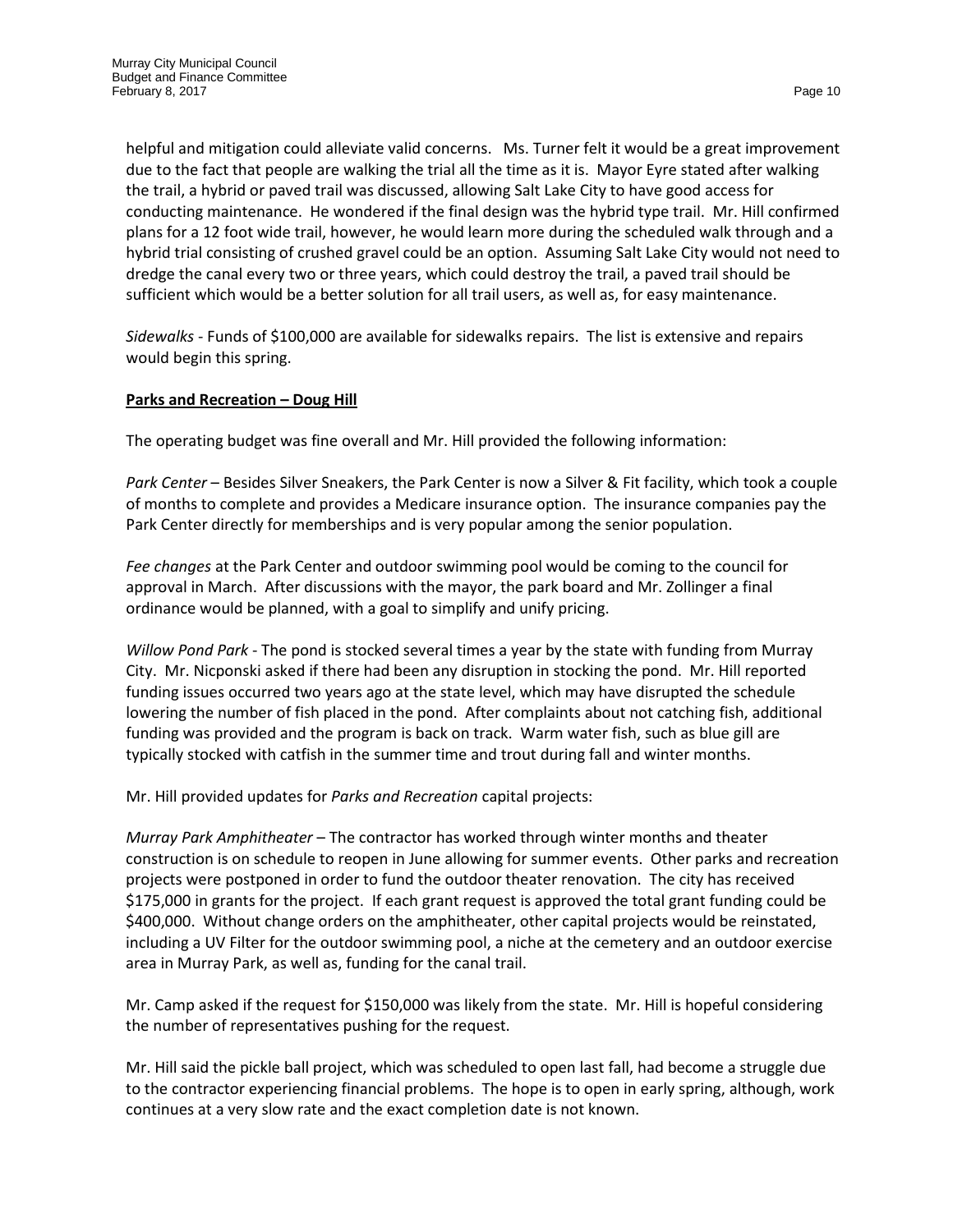#### **Fee Increases –Doug Hill**

Rate studies would be conducted again on water, waste water and storm water to determine the increase amount since it had been five years since the last study. The results of all three utilities would be analyzed in the early spring and summer months and suggested fee increases would come to the council for approval.

The city is aware of waste water challenges since discussions related to the Central Valley Water Reclamation (CVWR) renovation project has occurred. A waste water rate increase is certain due to renovation costs. Mr. Zollinger added, in order to avoid bonding, many members of CVWR had already increased fees by \$5 per month in preparation for the state mandated renovation projects.

#### **Water Fund – Doug Hill**

It has been 10 years since the last water rate increase and overall, the *Water Fund* is in great shape.

Mr. Hill mentioned page 41 in the Budget Review Book and noted several large projects which required more information. For instance, replacing a major transmission water line on 4500 South was the biggest of all. Unfortunately the cost will be much more than anticipated. The original estimate was \$750,000 and engineers are working through details. It was discovered, due to an abundance of utility lines under the street, installing parallel pipes would need to be completed before installing the new pipes, increasing the associated costs. The area is located under I-15, from 500 west to Commerce Drive. Ms. Turner asked if the state would split the cost. Mr. Hill explained the cost would be Murray City's responsibility since it was the city's water line and was approximately 75 years old.

Mr. Camp asked what the *Water Rebate Program* entailed. Mr. Hill said Murray citizens, within Murray water service areas only, could be reimbursed up to \$100 for the cost of installing water wise toilets, faucets and shower fixtures.

## **Storm Water** – Doug Hill

*Storm Water* - The same is anticipated for storm water as the analysis is reviewed. A bond for \$2.5 million was attained for storm water improvements. Three improvements were mentioned:

- Brahma-Hillside, in District 4, where flooding has occurred at the bottom of 5600 South. Two or three homes have experienced flooding. Design processing is underway.
- Clover Meadow, in District 1, where a fence post was driven through a storm drain.
- Utahna Drive, in District 4, an issue near Trax will be improved upon.

Both Clover Meadow and Utahna projects are scheduled, however, it would be two or three years before they start.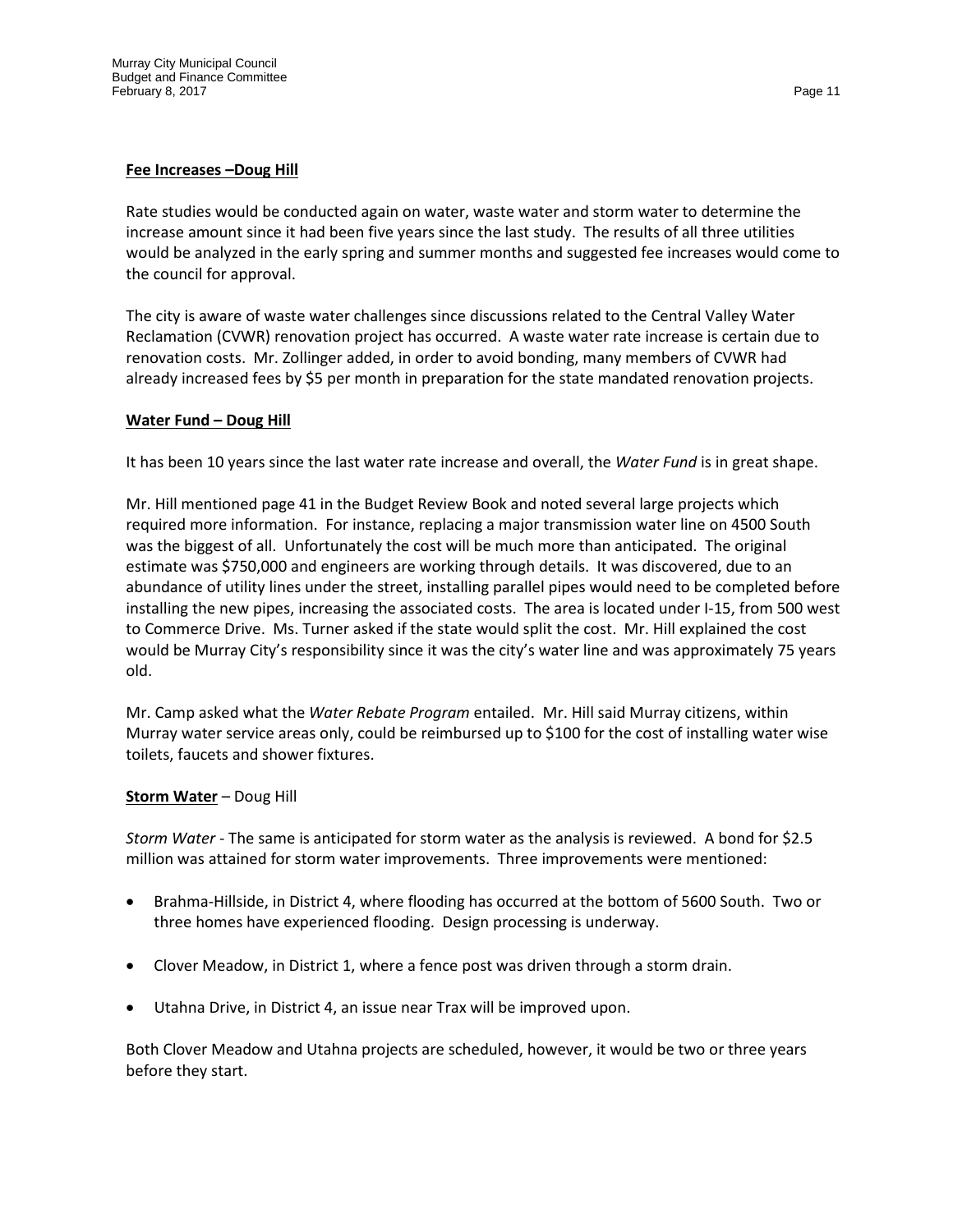Mayor Eyre wondered since the bond funds were available, were payments going to be made for the next two or three years on projects waiting to begin. Mr. Zollinger said it would be more expensive to bond three separate times at \$1 million each, than to pay fees for bonding one time.

#### **Golf Course – Doug Hill**

The irrigation project is under construction. After time off during winter, the project should be finished by end of April. Projections were carefully made, as to how much impact the project would have on golfing fees, however, time will tell as to how accurate projections are.

The golf course had already seen a reduction in revenue prior to the irrigation project, due to a nationwide trend where golfing is at an all-time low. The Murray golf course does well because it is not subsidized, however, removing the administration transfer and other things have occurred in order to make it productive. Council members wondered why this was the case. Mr. Hill stated the National Golf Foundation reported the primary reason for the decrease was due to overbuilding golf courses in the late 1990's and early 2000's, including in Salt Lake City. A decrease in the number of people actually golfing, combined with high costs, along with the sport being difficult to learn, golf is not as popular as it once was.

Mayor Eyre inquired the total cost of the irrigation project. Mr. Hill stated it was \$2.225 million to complete and the course will be state of the art.

Mr. Nicponski asked the total budget of the golf course. Mr. Hill said the operating budget was normally \$1.5 million to \$1.6 million, but this year was just under \$4 million. Ms. Turner wondered if the golf course usually broke even. Mr. Hill said the golf course used to generate approximately \$100,000 to \$200,000 annually. Mr. Zollinger confirmed the last couple years, the golf course broke even.

## **Fleet – Doug Hill**

There was not much to report about *Fleet*, other than ongoing meetings regarding new technologies for natural gas fueled vehicles. The city does not have any natural gas vehicles, besides a newly purchased garbage truck. Very few manufactures have natural gas as a fuel source and usually comes as an aftermarket offer, when the vehicle warranty is discontinued. Costs for alternative fuel vehicles are very expensive. Learning more about the natural gas technology would continue as the industry itself is changing. Mr. Hill met with the Governor's Office of Energy recently where he learned that in two years, every manufacturer will offer an electric vehicle that would travel 200 miles. He felt technology was changing and more choices would be offered for alternative fuels. Currently purchasing hybrids are the best option for alternative fuel. A grant was currently underway for Salt Lake City and the hope was for Murray to benefit from it.

## **Administrative & Development Services (ADS)** – Tim Tingey

Beginning on page 24 of the Budget Review Book, Mr. Tingey outlined page by page various spending areas for ADS and noted line item issues related to the budget.

The *economic development and incentive* account reflected \$30,000 which had not been spent. Due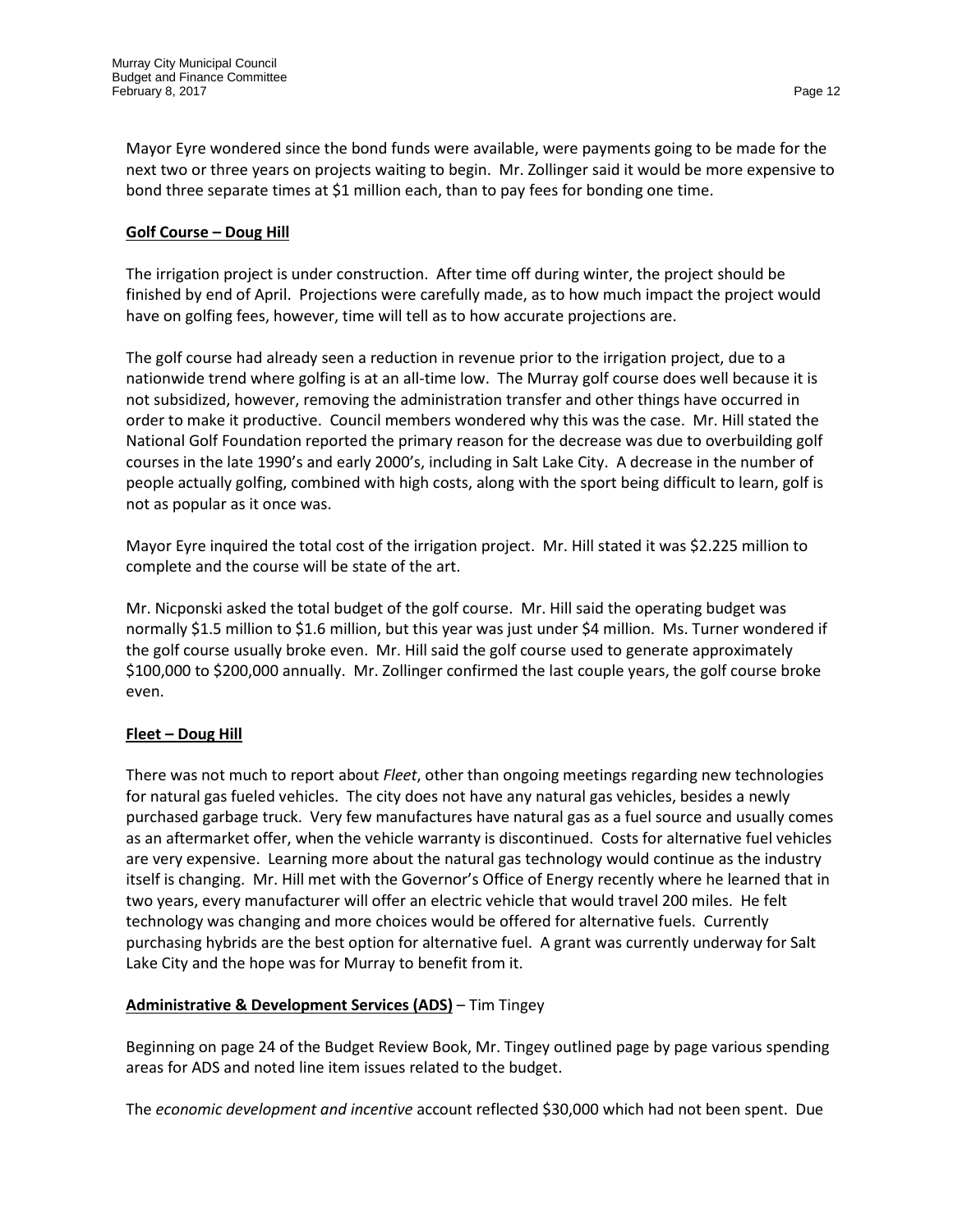to codes and strict state requirements on use of these funds, Mr. Tingey planned to reevaluate the budget to reconsider the line item.

# *Treasures Office*

The *equipment maintenance* account was higher this year due to data caps for meter reading, the mail machine, Xerox copier and postage needs. The item would be adjusted by a budget transfer and it was not concerning, however, the amount may need to be reconsidered for next year.

*Credit card fees* account was higher due to a large volume of credit card transactions because ADS takes more credit card payments than any other department.

*Rent and lease payments*, were slightly above, which related to a monthly cost for a mail inserter machine.

## *Recorder*

*Building and grounds maintenance*, related to expenses at the current city hall. The roof and the boiler are concerns this year. Handling the challenge of keeping it working and finding solutions would result in extra spending.

*Equipment maintenance*, is based on number of copies and color copies. With another department utilizing the copier for an enormous amount of color copies, the account was over budget. The account may need to be reevaluated for next year.

Mr. Tingey highlighted the *elections* account noting a budget of \$40,000. A quote for the upcoming election cycle was recently received. The quote was \$110,000, however, the city would not typically spend this amount. The next election year is a significant expense due to the mayor's race, therefore, once the cost is determined, the council would receive the information for final approval.

*Professional services* was noted as 121% over budget. The percent reflected the codification of all ordinances, in order to provide updated code.

## *Information Technology (IT)*

On page 26, the s*mall equipment* account appeared to be expended for the purchase of new city computers. Buying in bulk provides a lower cost and the purchases were made at the first of the year. The remaining funds would be utilized for needed lap tops and other things. Mr. Nicponski asked if purchases were for his department or the city as whole. Mr. Tingey and Mr. Zollinger confirmed purchases were for the entire city.

## *Government Information Services (GIS)*

The *GIS*, *equipment maintenance*, reflected an overage, due to maintenance contract for a plotter, which was not accurately estimated at the time of purchase.

Mr. Camp asked what vehicle was being maintained, listed under *vehicle maintenance,* for \$300. Mr.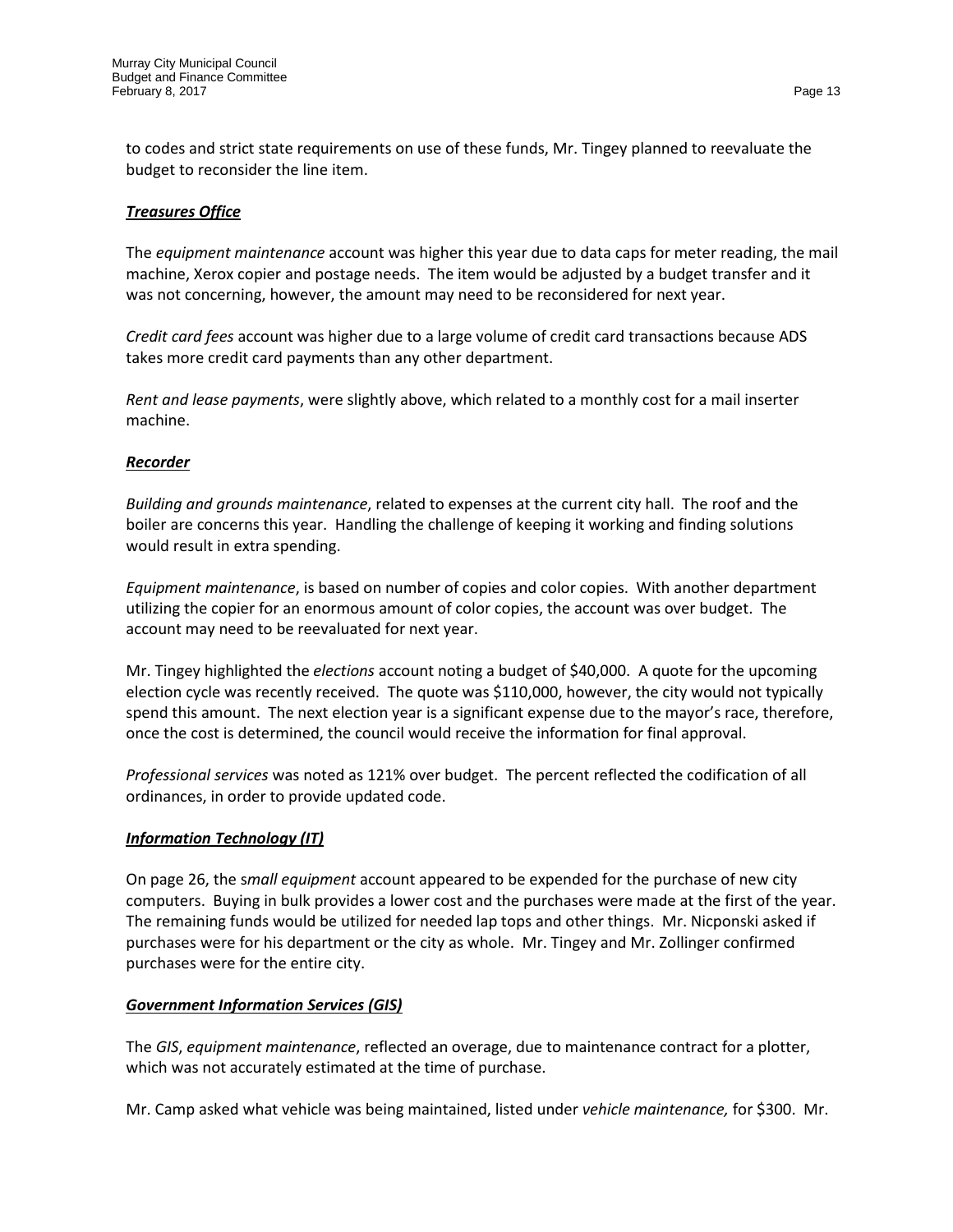Tingey explained there was a vehicle in the GIS department, which required very little maintenance because it was new.

# *Building Inspection*

Under *Building Inspections* on page 27, p*rofessional services* was noted as a concern at times, due to the amount of projects in the city. For instance, the Transformation Center, the parking structure for the Transformation Center and complicated projects like Security National, would incur expenses in that account, which is used for structural engineers, in order to conduct reviews for private and city projects. The account was flat at the time, however, with numerous projects the account had gone over budget in the past. Mr. Tingey monitors the line item.

Mr. Camp wondered if plan fees collected would offset the budget. Mr. Tingey confirmed fees would help, however, it depended on the project. Mr. Zollinger agreed fees would provide revenue to offset the budget.

Mr. Zollinger wondered if the Transformation Center had pulled a permit yet. Mr. Tingey said not at this time but he expected it very soon.

Mr. Tingey explained further, due to the overall size of the Intermountain Medical Center (IMC) project, including their parking structure for the Transformation Center and the Women's Center the *professional services* account was always fluctuating. He mentioned the smelter reviews were being conducted as well, therefore, it was a difficult line item to predict this year.

## *Community Development*

Under *Community Development*, on page 28, the *Chamber of Commerce* account was noted as being fine. Payments are made quarterly and there was one payment left to make.

The same was noted for contributions to the *Economic Development Corporation of Utah (EDCU),*  where payments were made at the first of the year and the account is expended.

Mr. Tingey added, as the year comes to a close and he looks forward to next year's budget, a big picture issue in the city was capacity within the building division. A development services manager was hired and will begin working the end of February 2017. This position will help to address capacity issues and he believes the outcome would be positive, unless, the city is overcome with additional large projects and he feels the possibility of that challenge would be wonderful. He evaluates capacity issues and addresses the situation on a weekly basis. Staff is working to get caught up with building permits and plan reviews.

Another item mentioned was with the Salt Lake Valley Emergency Communication Center (VECC) and the region changing to the Hexagon software system. While maintaining the public safety software, Spillman, as backup information, the transition is underway. Long range disc space has always been an issue with the city, which is monitored closely. Therefore, Mr. Tingey felt there were no line items in *ADS* that would need to be addressed by the council. He felt confident the department could handle expenses within their own budget.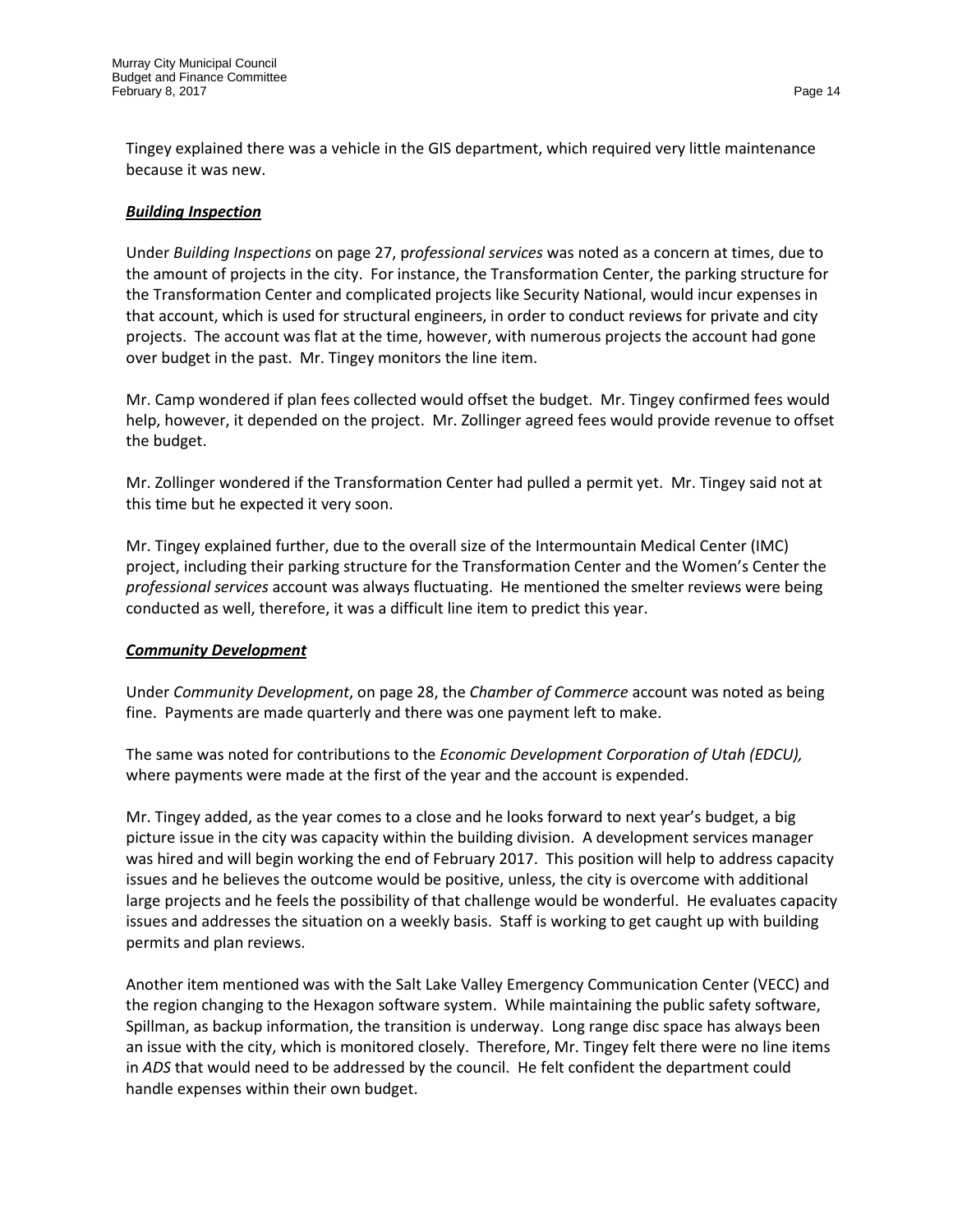Mr. Zollinger asked if his budgets were affected by the need for snow removal and enormous overtime. Mr. Tingey said for now everything was fine. Mr. Zollinger explained how the streets department, water department and GIS all have employees in snow removal, therefore, funding for overtime effects their budgets.

Mr. Camp noted emails alerts he received stating he had too many emails. All council members confirmed they had experienced receiving the same message and wondered how to resolve it. Ms. Lopez pointed out archiving and deleting could only be done on a personal computer and not a phone or iPad. Mr. Tingey confirmed the issue could be resolved by archiving emails on a computer at city hall and once IT staff had it all resolved those emails would no longer occur.

# *Redevelopment Agency (RDA)*

On page 32, Mr. Tingey reviewed the *Redevelopment Agency (RDA)* budget and said Mr. Zollinger would provide further information related to the budget when he presented the finance overview later in the meeting. Mr. Tingey said the bottom line was that the RDA was in a very tight position financially, due to property purchases and development plans.

Mr. Zollinger noted there was \$2.3 million in RDA cash reserves, which seems very positive. He explained not all funds could not be used just for property purchases, some funding had specific requirements. Payments would be occurring to the school district, Central Business District, Fireclay and Smelter sites. Additionally, there are bond payments, low income housing requirements and property purchases.

Mr. Zollinger confirmed, the budget was tight and keeping a careful watch would be necessary to avoid unrestricted spending and a negative fund balance.

Mr. Tingey pointed out on page 33, the city pays a significant amount to the school district for education mitigations. They receive \$400,000 for the Fireclay area until the year 2023. In addition, on page 35, he noted \$106,000 paid to the school district for the Smelter site area until 2023. These transactions were important to show the council what the school district was receiving every year. Mr. Tingey noted the last City School Coordinating Council meeting, where there had been some grumbling from the school board members about RDA areas and when would they be finished. To his knowledge, Murray was one of the only jurisdictions that provided education mitigation amounts, therefore, he felt it was a positive agreement, which helped schools and it was his hope that the board would understand the benefits.

Mr. Tingey reported two senate bills which he felt were negatively related to RDA projects. One bill would limit what school districts have to contribute to tax increment financing. It was also retroactive to the year 2008 so the city would have been obligated for \$6 million from past years. The bill died, however, it is still under discussion. Had the bill passed, it would have ended all the city was planning for redevelopment.

This was the first year the Central Business District contributed to the new low income housing requirement of 20%. This is a program providing an avenue for the housing programs by NeighborWorks. The first major subdivision in the community will be a development off of Tripp Lane, which is where these monies are going. There are also projects within the downtown and other areas, where the funds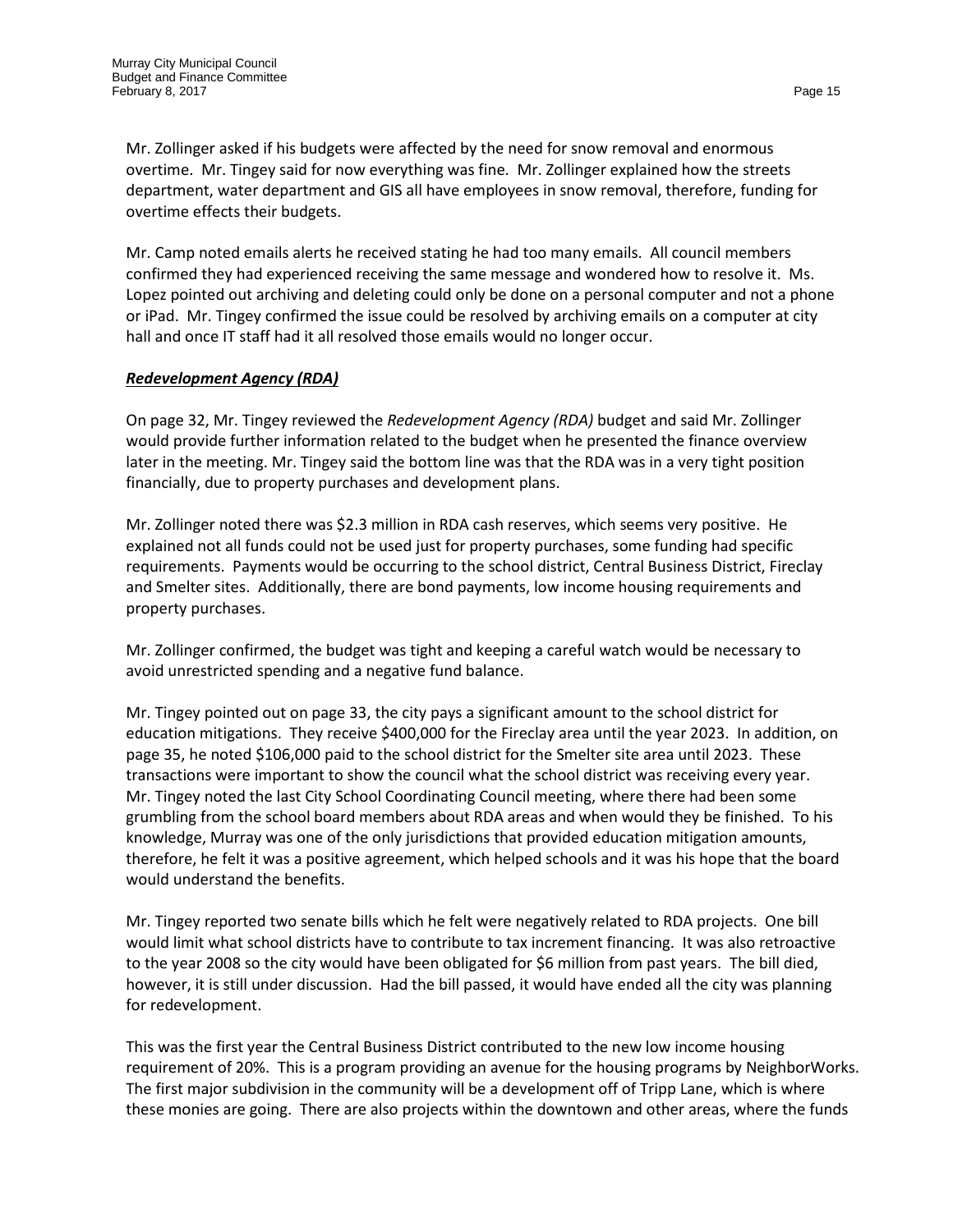could be used as long as the low income provision is documented.

#### **Human Resource overview – Mike Terry**

There were no concerns in the current budget, however, one line item was over, due to an expense that was categorized incorrectly. As a result, he did not anticipate any problems once it was corrected.

With regards to Human Resources in general, Mr. Terry said the city did great work with employee compensations last year, in large part due to Mayor Eyre, the council and the department heads. In addition, several adjustments were resolved last summer and this year he did not anticipate any at all. He felt it would be a very simple compensation package this year looking at a COLA and merit combination. It would not be as generous as last year, however, he felt employees were very grateful for what had be given in the past.

Health insurance renewals would increase by 3%, where last summer renewals increased 3.5% due to the addition of an autism benefit. The autism benefit is now built into the plan, therefore, the increase would be identical to the previous year.

Overall, in general PEHP Insurance reports renewals are coming between 2% and 6%.

Mr. Nicponski noted drug and alcohol testing was city wide and wondered the cost per test. Mr. Terry said tests are done at TOSH, where alcohol tests are \$20; a drug test, where urine was sent out to a lab was an additional \$20. All new hires are tested and random testing occurs in different pools depending on the type of work employees do. The Department of Transportation (UDOT) mandates that a certain random number of employees with commercial driver's licenses are tested every year.

Mr. Terry will be including in next year's budget a request for funding to conduct an in-depth compensation survey, involving a third party consultant and bids could range from \$20,000 to \$40,000. Finding one that was all inclusive to Murray City's versatile job descriptions, location and pay levels was important. A reconstruction of the entire city's compensation package may be suggested, based on job descriptions. The results of the findings would not go into effect until the following physical year, if changes were established. Ms. Lopez wondered how long it had been since Mr. Terry had used a private consultant. Mr. Terry stated he utilizes the Wasatch Compensation Survey program himself and the last consultant report was conducted in 2008, meaning all city jobs have had the same 'grades' for the last eight years. It could be that some jobs are in the wrong range and the survey would convey those details. A survey would also tell the city how the current plan could be improved. There are many compensation methods, for example, a step plan instead of a range plan. Finding the right method for the city could be determined.

Mr. Terry reported a survey was conducted for part time employees, because the parks and recreation department has had a challenge in finding part time employees, due to retail jobs paying \$8 to \$10 per hour. The library had a starting wage of \$8 and \$8.50 and the parks and recreation was starting at \$7.50. Therefore, after surveying other cities, adjustments have been made for a higher hourly wage, however, good quality help is still hard to find.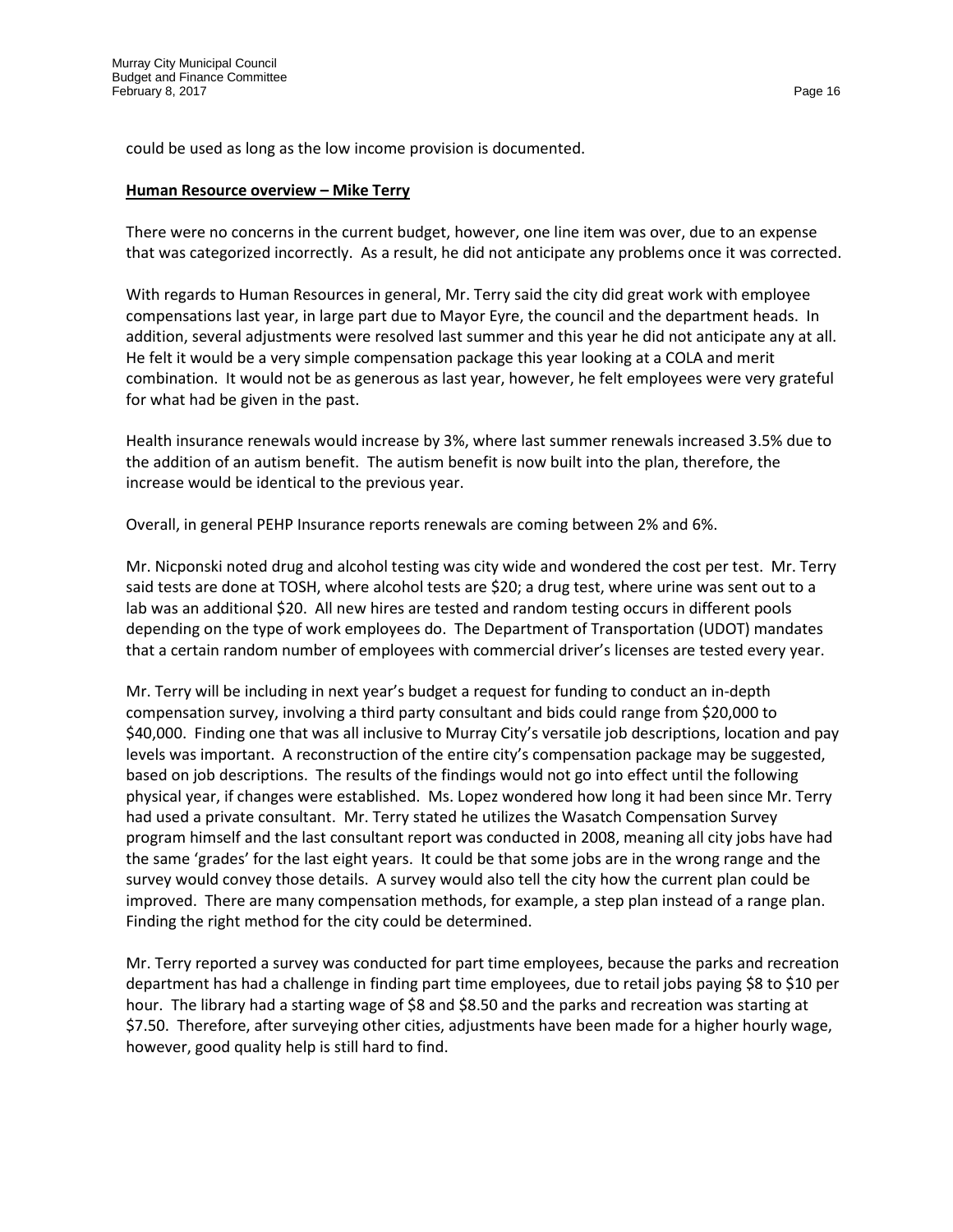#### **Finance Department– Justin Zollinger**

#### *December 30, 2016 Financial Statement*

Looking at page 1 of the Balance Sheet, Mr. Zollinger noted there was \$4.5 in cash and cash equivalents and \$2.9 million in investments in the General Fund. The total of approximately \$7.4 million, remained after the city paid off \$2.8 million of bonds. Mr. Zollinger anticipated ending the year with a balance of \$6.4 million, however, the funds were higher, due to collecting a full years' worth of the .2% sales tax. Typically the city has enjoyed a 4% growth year over year with sales tax, this year sales tax was only up 2.76%. This concerns him as he builds the budget for next year.

*Ambulance* billing as been doing well, by recouping costs more effectively.

*Court fines* continue to decline, and reflected a decrease by an additional \$100,000 over the prior year. In the past, 1700 citations per year were common, however, a positive change in the police policy has resulted in about 500 this year. Mr. Zollinger admitted a decrease of \$200,000 made a difference, however, he fully agreed with the police department and its relationship with the community, which is invaluable.

*Building permits* reflected 80% expended and would increase again, as soon as the Transformation Center pulled its permits.

Mr. Zollinger considered it a huge win overall for the city to have reserves of \$7.4 million after paying off bonds. This puts the reserves at 18% to 19%, where the maximum is 25%. The budget estimate for fiscal year 2017 was 16.5% with a recommendation to incrementally increase up to 17% or 18%. That would build funds in the Capital Improvements Program (CIP).

The *Library Fund* on page 3 of the financial statements reflected a steady budget, however, lack of growth is putting pressure on the library director. Even with only a 3% rate increase to insurance premiums, balancing the budget this year was difficult.

There were no concerns in the *Capital Projects* account. He explained at the end of the year he would transfer excess reserves to the CIP account.

The *RDA* on page 5 reflected governmental funds. When bond proceeds are received they are recorded as revenue. The total bond for the year was \$7.5 million, which included all issuance costs. Of that total \$7.4 million was cleared. The *Capital Outlay* reflected an expenditure of \$1.7 million to purchase property.

#### *Downtown Development*

Mr. Zollinger reviewed properties the city has acquired for the downtown area and broke them into three categories:

- Properties for city use may be purchased with bond proceeds.
- Properties acquired through eminent domain can only be used for public projects.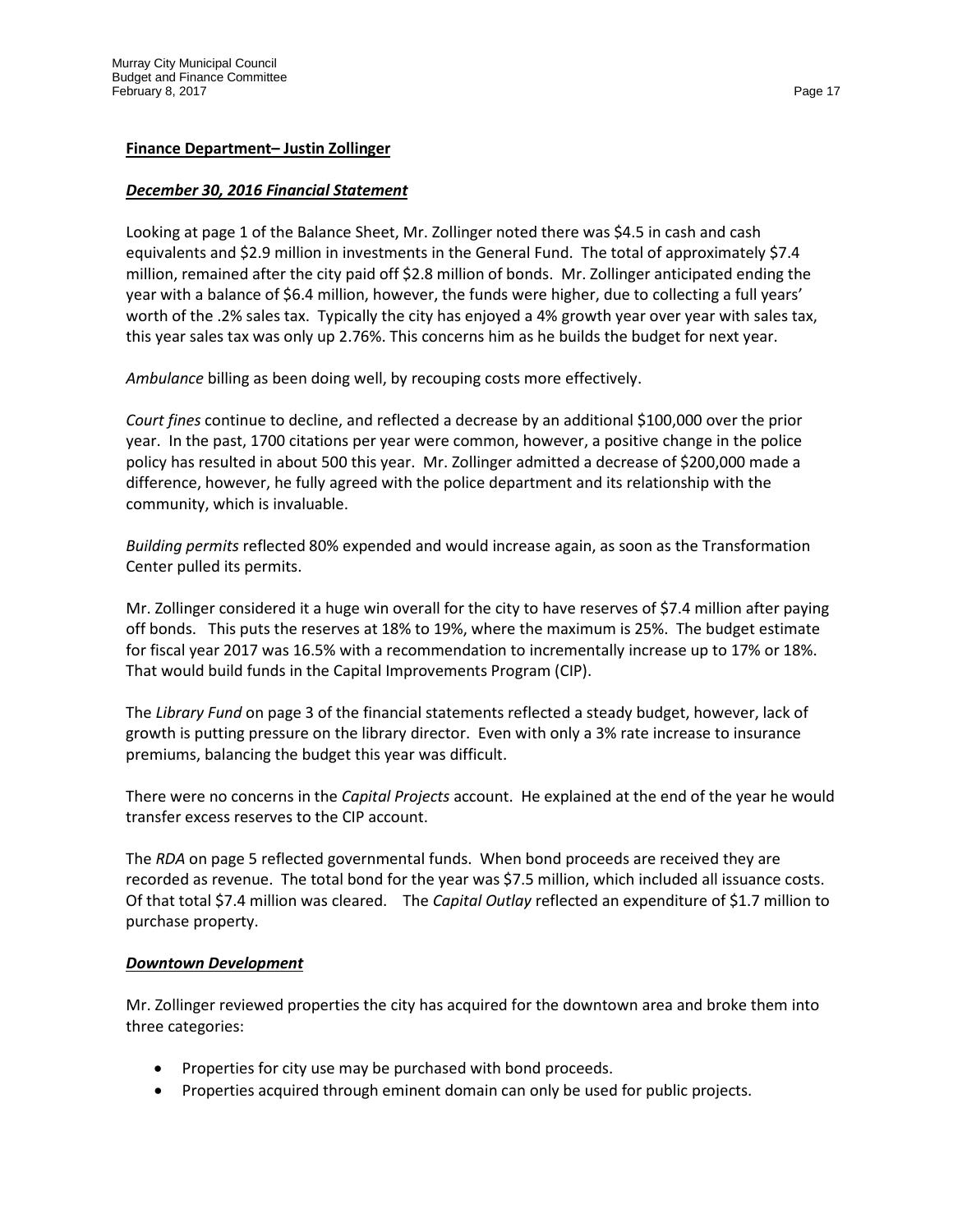• Properties for private use may be purchased with RDA funds.

Properties purchased included: the James and Kaye Williams property, the Cvitkovich, Pierson, Hurzeler and Mathews properties, for a total of \$1.7 million from bond proceeds.

Mr. Nicponski asked what the projected cost was for all the properties. Mr. Zollinger hoped no properties would be acquired by eminent domain, therefore, he estimated spending at \$7.2 million for the downtown project. The city has \$7.4 million, therefore, he was watching the account diligently, with only a \$200,000 margin. If properties are acquired by eminent domain, more funding would be needed from the Capital Projects Fund or the General Fund in order to pay for them.

Discussions continued about other properties to be purchased. Ms. Lopez asked Mr. Tingey what the rationale was for the city deducting the costs of demolishing a property. Mr. Tingey stated there were two philosophies related to appraisals. The party who is interested in selling, desires an appraisal of current property value. The appraiser who handles eminent domain indicated appraisals are not done for use and value of a building, they are based on the value of the land itself with deductions for demolition costs. The hope is to avoid eminent domain. All offers are still negotiable and a mutual consensus is desired between the city and land owners.

Scenarios for bonding for the new city hall were reviewed by Mr. Zollinger. By bonding for \$10 million one year, then \$10 million the following year, utilizing bank qualified bonds would save a quarter of a percent. On \$20 million savings would be significant. Due to increasing interest rates next year, the strategy of bonding \$10 million within six months of each other would save on interest.

Mr. Zollinger projected a \$25 million bond, for 27 years, which would require a payment of \$1,445,000. He wondered if bonding for this amount was realistic, due to calculations based on costs over a year old. The council should also consider the sale of the court house building and the fire station, which may need more funding. He was hesitant to bond for this amount only to realize insufficient cash later on in finishing the project. According to his estimate in the new budget, the bond payment would be short by \$300,000.

Another option was to split the total construction cost into two bond issues of differing amounts. For instance, \$21 million for the first bond, requiring a \$1.15 million payment and \$4 million for the second bond. That bond for a four year term would be a one million dollar payment. He noted the .2% sales tax revenue would only be received for another 15 years, therefore, a smaller bond payment would fit into budgeting plans.

The \$25 million bond does not include the site plans, parking, landscaping, curbing, or furnishings. It would only pay for the structure. Mayor Eyre set aside \$800,000 cash for furnishings, however, inflation would still be a factor. The fire station, which was 17,000 square feet, might need to be larger increasing the cost, which would again put the city short. Getting accurate estimates are needed in order to pursue an accurate bond amount. Mr. Zollinger felt that moving forward in a particular manner was imperative, in order to avoid a tax increase. Also, pushing revenue budgets to an aggressive level was not his desire; he preferred to be frank and open with the council in order to achieve the best result.

Mayor Eyre stated if a property tax increase was necessary, he felt it should be done one time when the